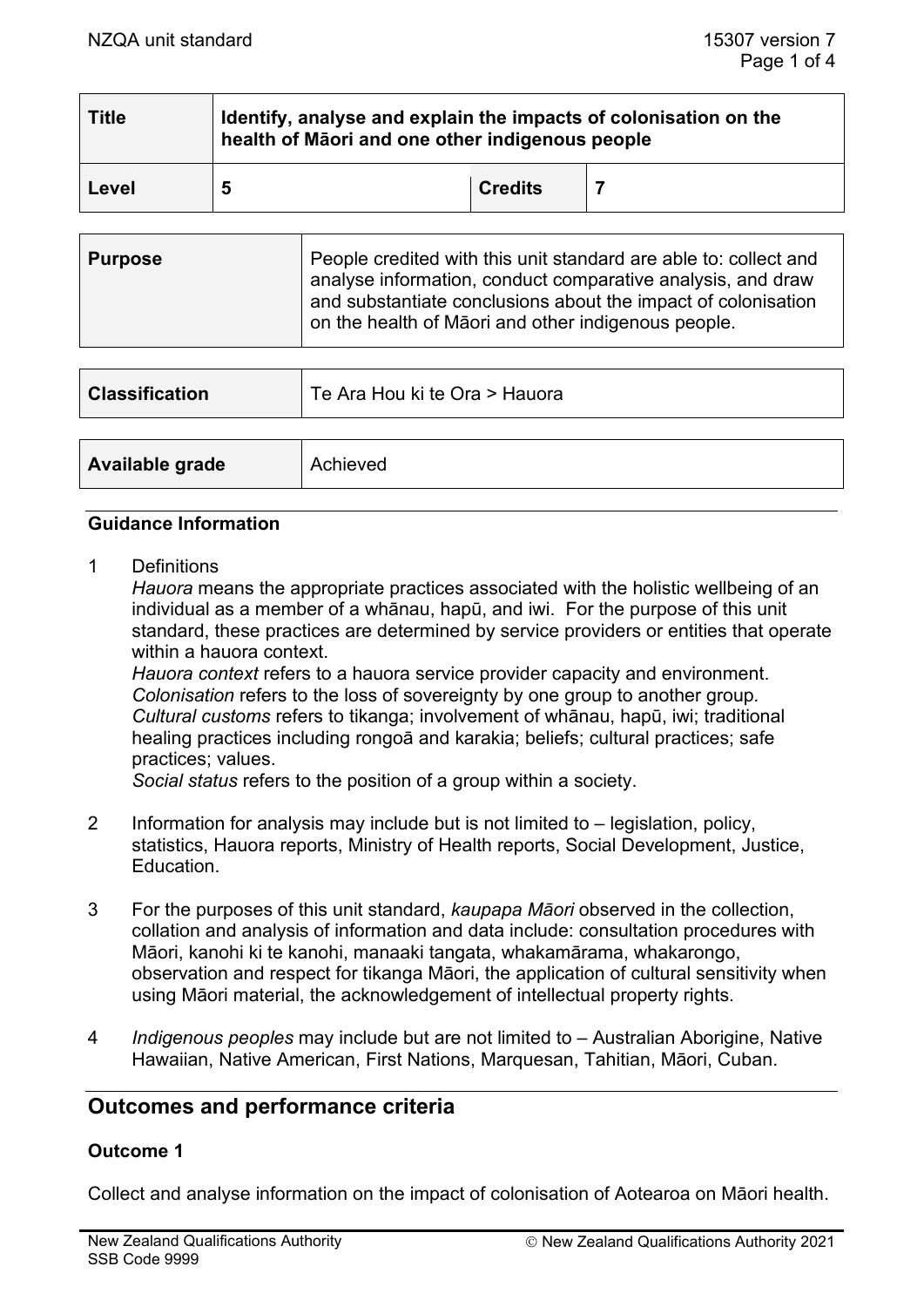# **Performance criteria**

1.1 Information is collected and analysed.

Range may include but is not limited to – tikanga, customs, kawa, hauora, mana, kaitiakitanga, oranga, whenua; evidence of three is required.

## **Outcome 2**

Collect and analyse information on the impact of colonisation on the health of one other indigenous people.

#### **Performance criteria**

2.1 Information is collected and analysed.

Range may include but is not limited to – protocols, customs, health, land, self-determination; evidence of three is required.

#### **Outcome 3**

Conduct comparative analysis on the impact of colonisation on indigenous people.

Range evidence of Māori and one other is required.

#### **Performance criteria**

- 3.1 The impact of colonisation on health at a national level is analysed.
	- Range may include but is not limited to health statistics, disparities, inequalities, socio-economic; evidence of three is required.
- 3.2 The impact of colonisation on culture and the effects on health are analysed.

Range culture includes but is not limited to  $-$  customs, language, lifestyles, protocols, socio economic; health includes but is not limited to – spiritual health, mental health, physical health, socio economic; evidence of two of each is required.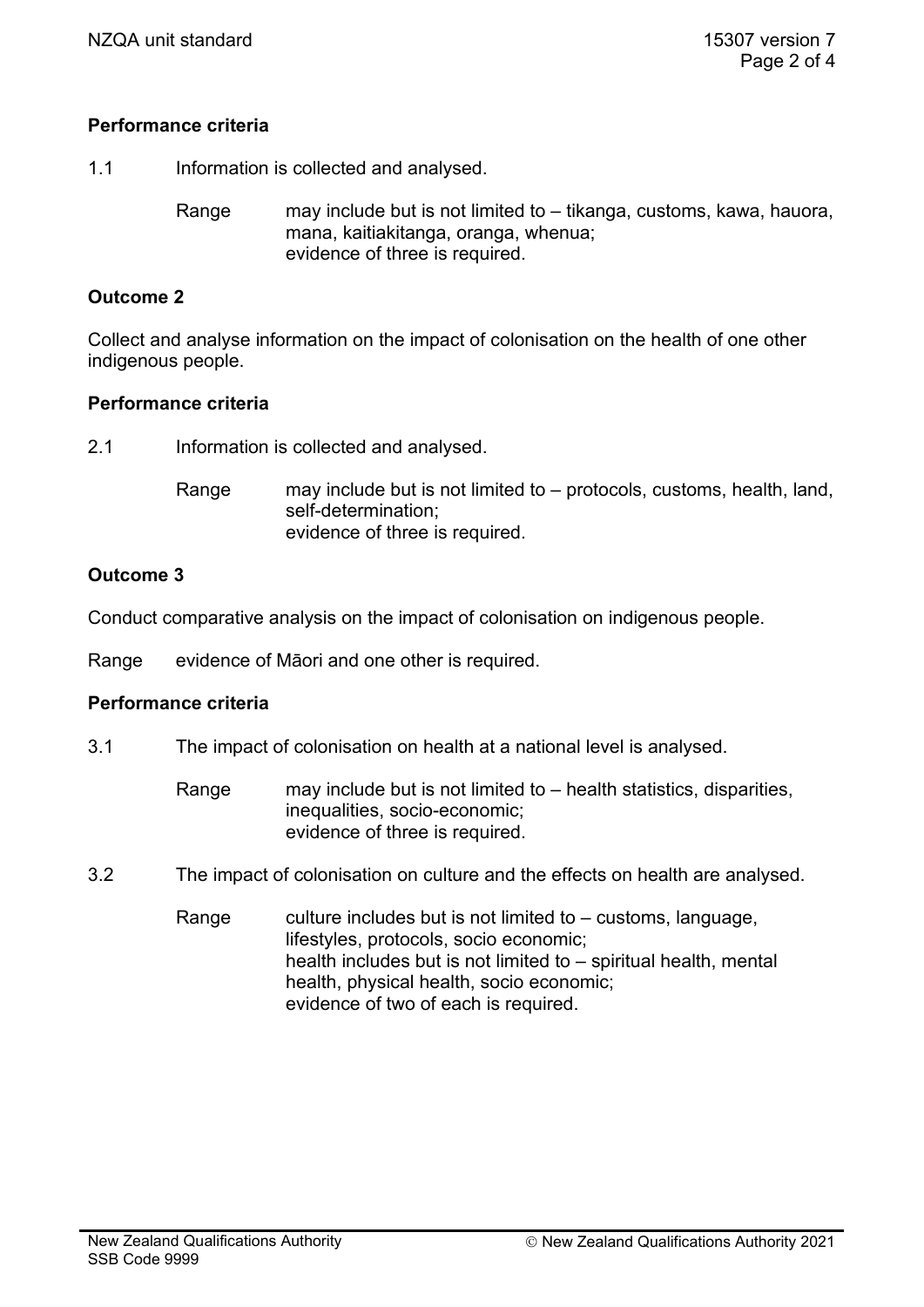- 3.3 Indigenous responses to colonisation are identified and analysed.
	- Range may include but is not limited to establishment of national indigenous protest movements and organisations; tribal claims to national or federal governments; legislation and legislative processes; indigenous position in general national society; access, participation and achievement rates across developmental activities; evidence of three is required.

# **Outcome 4**

Draw and substantiate conclusions about the impact of colonisation on the health of Māori and one other indigenous people.

#### **Performance criteria**

- 4.1 Conclusions about the impacts of colonisation on the health of the indigenous people are drawn and substantiated.
	- Range may include but is not limited to education, migration, employment, housing, economy; evidence of three is required.
- 4.2 Conclusions about the social status of the indigenous people resulting from colonisation, and its related impacts on health, are drawn and substantiated.
- 4.3 Conclusions about emergent issues for the indigenous people attributable to colonisation, and which have impacted on their health, are drawn and substantiated.

Range may include but is not limited to  $-$  social structure, political structure, economic position, culture, language, religion; evidence of three is required.

| <b>Planned review date</b> | 31 December 2022 |
|----------------------------|------------------|
|----------------------------|------------------|